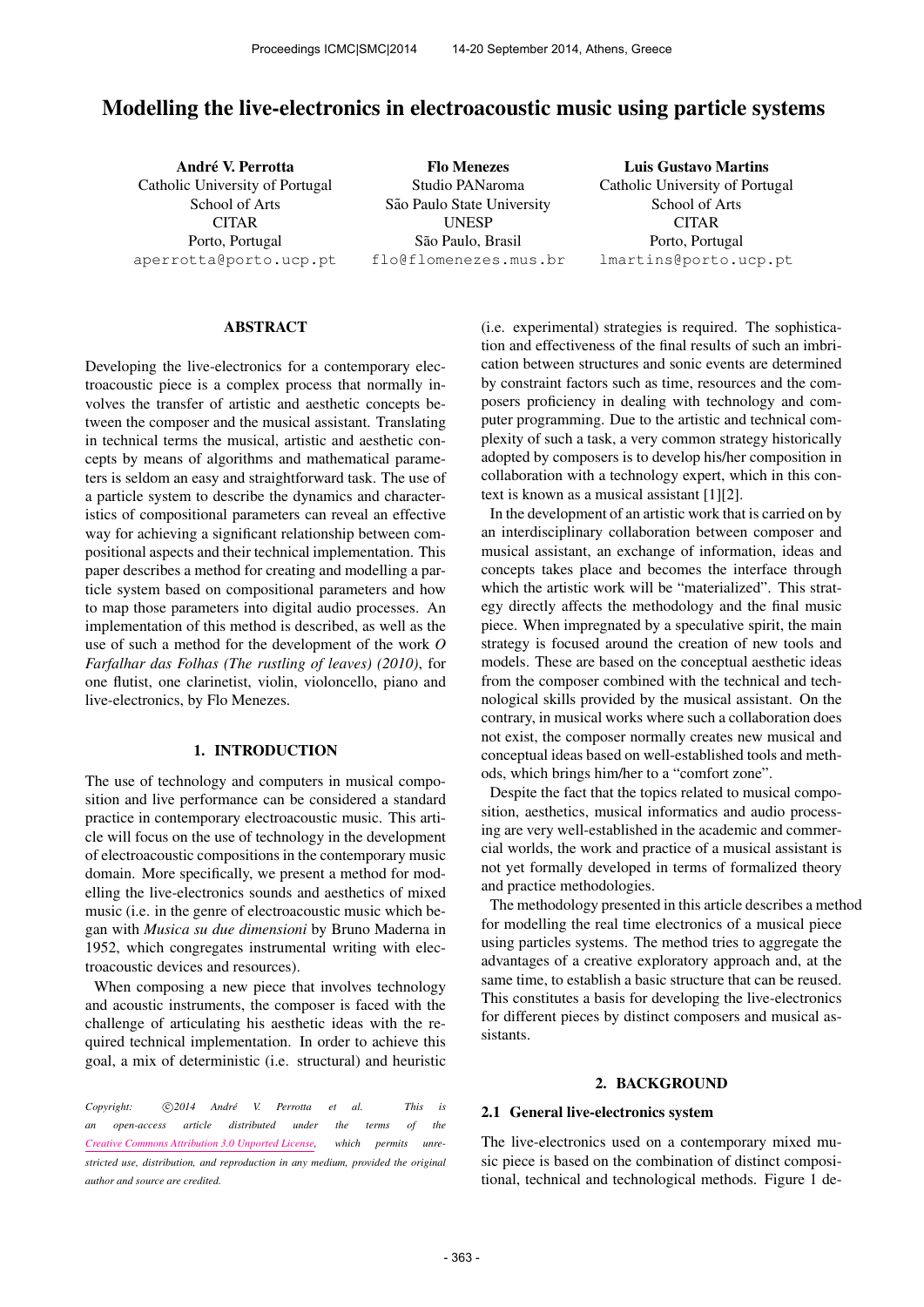

Figure 1: Block-diagram of a typical live-electronics system workflow.

scribes the flow of information that usually takes place in a live-electronics system, as well as the involved agents and processes  $<sup>1</sup>$  .</sup>

With the current widely used dedicated programming environments such as  $Max^2$ ,  $Pd^3$  and Supercollider<sup>4</sup> it is possible for a proficient programmer to arrange, create and modify a considerable variety of distinct digital audio processing algorithms such as pre-composed sounds, real time synthesis, real time audio effects and real time spatialization. Each of these processes require a set of parameters that must be controlled during the performance by a dedicated performer (usually the composer himself and/or the musical assistant) and eventually also by the musician(s) on stage.

The decision of which type of audio processes to use and how to control their parameters must be a direct consequence of the musical ideas and concepts elaborated by the composer. The factors that influence these decisions

<sup>2</sup> www.cycling74.com

are the conceptual relationships between the acoustic and electronic sources and the aesthetics of the final output.

In the scope of electroacoustic mixed music works, Mike Frengel[4] proposed a multidimensional framework to analyse the possible relationships between the acoustic and electronic sources. In his framework he organized those relational aspects into nine primary classifications: segregational, proportional, temporal, timbral, behavioural, functional, spatial, discursive and pragmatic. In what regards the technical implementation, the most important relationships are the timbral and temporal ones, representing the spectral and time domains, respectively.

The final desired sound aesthetics has a major influence on the decision of what kind of audio processes will be used. For example, if we consider a combination of spectrum conservation with isochronous time, a possible solution would be to apply a time-stretching effect, which is possible to be implemented using distinct algorithms. A phase-vocoder time-stretching implementation and a granular time-stretching implementation can fulfil the same conceptual choice but the final sonority is substantially different.

The universe of possibilities that emerge from the combination of all imaginable relationships between the acoustic and electronic parts is immeasurable. Moreover, it is also possible to interpret the different relational aspects as a continuum relational space, where one aspect can trans-

<sup>&</sup>lt;sup>1</sup> This scheme does not consider the possible retroactive interaction between electronics and musical writing itself, as described so perti-nently by the composer Philippe Manoury as "partitions virtuelles" (virtual scores)[3], since it surpasses the goal of our purposes here. It does not consider neither the number of performers nor the fact that not all the performers are necessarily submitted to the live-electronics processes in a mixed work with electronics in real time. The right side of the figure shows the development workflow and on the left side the performance workflow. The blocks inside the dashed lines represent the structures that need to be implemented by the musical assistant.

<sup>3</sup> www.puredata.info

<sup>4</sup> www.supercollider.sourceforge.net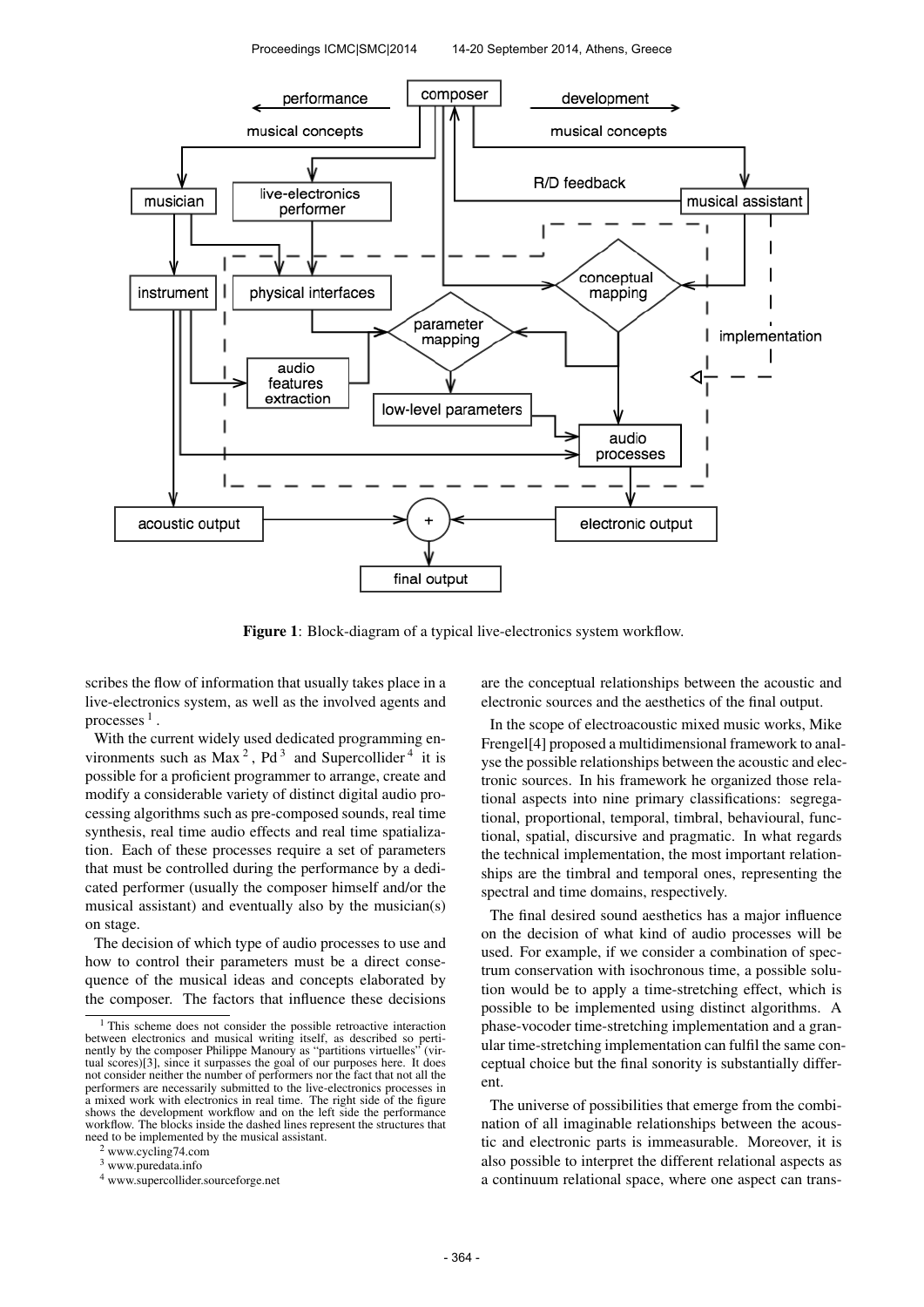form into another through any desired path. Rigorously, between instrumental layer and electroacoustic sounds there are distinct levels of interactivity going from maximum *fusion* to maximum *contrast*, as already discussed by the composer Flo Menezes[5].

These combinations and transformations must be translated into the live-electronics system by controlling the behaviour, dynamism and interactivity of the implemented audio processes through their respective control parameters.

In order to discuss the implementation of a live-electronics system, we present a technical formalization of the structures that need to be implemented by the musical assistant.

We define a unique configuration of audio processes including their respective control parameters as a *sonority state*. The conceptual transformations are translated into *sonority state transitions*. Thus we define:

A sonority state at any state *u*:

$$
S^u \tag{1}
$$

The group<sup>5</sup> of *n* audio processes that implement  $S^u$ :

$$
P^{S^u} = \{p_1, \dots, p_n\}, \forall n \in \mathbb{N}, n > 0
$$
 (2)

The group of  $m$  low-level control variables (i.e. parameters) of each audio process  $p_i$ :

$$
X^{p_i} = \{x_1, \dots, x_m\}, \forall \{m, i\} \in \mathbb{N}, m > 0, 0 < i < n
$$
\n(3)

Considering A and B distinct sonorities states of the liveelectronics, we can define:

A sonority state transition:

$$
T: S^A \to S^B \tag{4}
$$

The group of  $n'$  audio processes that implement  $S^A$ :

$$
P^{S^A} = \{p_1, \dots, p_{n'}\}, \forall n' \in \mathbb{N}, n' > 0 \tag{5}
$$

The group of  $n''$  audio processes that implement  $S^B$ :

$$
P^{S^B} = {\bar{p}_1, \ldots \bar{p}_{n''}}, \forall n'' \in \mathbb{N}, n'' > 0
$$
 (6)

If the audio processes that constitute  $S<sup>A</sup>$  are the same ones that constitute  $S^B$   $(p_i \Leftrightarrow \bar{p}_i, n' = n'')^6$ , the transition  $T$  can be implemented by operating on the respective low-level control parameters:

$$
T: S^A \to S^B \implies P^{S^A} \to P^{S^B} \tag{7}
$$

$$
p_i^{S^A} \to \bar{p}_i^{S^B} \implies X^{p_i^{S^A}} \to X^{\bar{p}_i^{S^B}} \tag{8}
$$

If the audio processes that constitute  $P^{S^A}$  are different from the audio processes that constitute  $P^{S^B}$  statement 8 is not valid, and the transition must be solved by creating sub-states  $S^{A'}$  (a final state for  $S^A$  ) and  $S^{B'}$  (an initial

state for  $S^B$ ), where  $P^{S^{A'}}$  is constituted with the same audio processes as  $P^{S^A}$  and  $P^{S^{B'}}$  with the same as  $P^{S^B}$ , thus each sub-transition (right side of statement 9) can be implemented by operating in the low-level control parameters as shown in 8.

$$
T: S^A \to S^B \implies P^{S^A} \to P^{S^B} \implies \begin{cases} P^{S^A} \to P^{S^{A'}}\\ P^{S^{B'}} \to P^{S^B} \end{cases} (9)
$$

The control over the low-level variables  $(X^{p_i})$  can be done in three different ways: algorithmically, by reaction to acoustic parameters from the instrumental input using audio features extraction, by the use of physical interfaces (mouse, sliders, touch-screen, sensors, etc.). In order to link the chosen input data to the respective low-level variables, a mapping function must be implemented. Thus we define:

The group of l input variables of the live-electronic system:

$$
Y = \{y_1, \dots, y_l\}, \forall l \in \mathbb{N}, l > 0
$$
 (10)

The mapping function 
$$
m
$$
:

$$
x_J^{p_i} = m_j(Y, t), \forall j \in \mathbb{N}, 0 < j < m \tag{11}
$$

where  $t$  is time (absolute or relative).

The mapping functions  $(m_i)$  play a fundamental role on the overall implementation of the live-electronics. It must facilitate the technical link between different data formats and, at the same time, mathematically represent the path through which conceptual transformations are performed. Hence, in our live-electronics system we divide the mapping strategy into two different layers (as shown in figure 1):

- The conceptual mapping layer, where the aesthetic aspects and conceptual transformations are mapped into sonority states  $(S^u)$  and transitions  $(T)$  through audio processes ( $P^{S^u}$ ) and mapping functions  $(m_j)$ , respectively.
- The parametric mapping layer, where the mapping functions  $(m_i)$  are implemented and input data  $(Y)$ is mapped to the low-level variables of audio processes  $(X^{p_i})$ .

Despite the fact that parametric mapping is a widely researched and formalized topic, with implementation techniques ranging from as simple as one-to-one variable mapping with a deterministic linear function to many-to-many mapping with stochastic and chaotic distribution[6][7]. Conceptual mapping strategies and methods are not formalized and most literature on the topic represent the point of view of a specific composer or musical piece[8].

As a consequence, the conventional implementation strategy of a live-electronics system tends to be focused only on the low-level structures (audio processes and parametric

<sup>5</sup> Each audio process can have an independent role in the implementation of the sonority state, and the processes can be implemented to perform serially or in parallel.

 $6$  We can not use the mathematical equality "=", due to the fact that the parameters are not the same, hence,  $p_i \leftrightarrow \overline{p_i}$  means that  $p_i$  is equivalent to  $\bar{p}_i$ .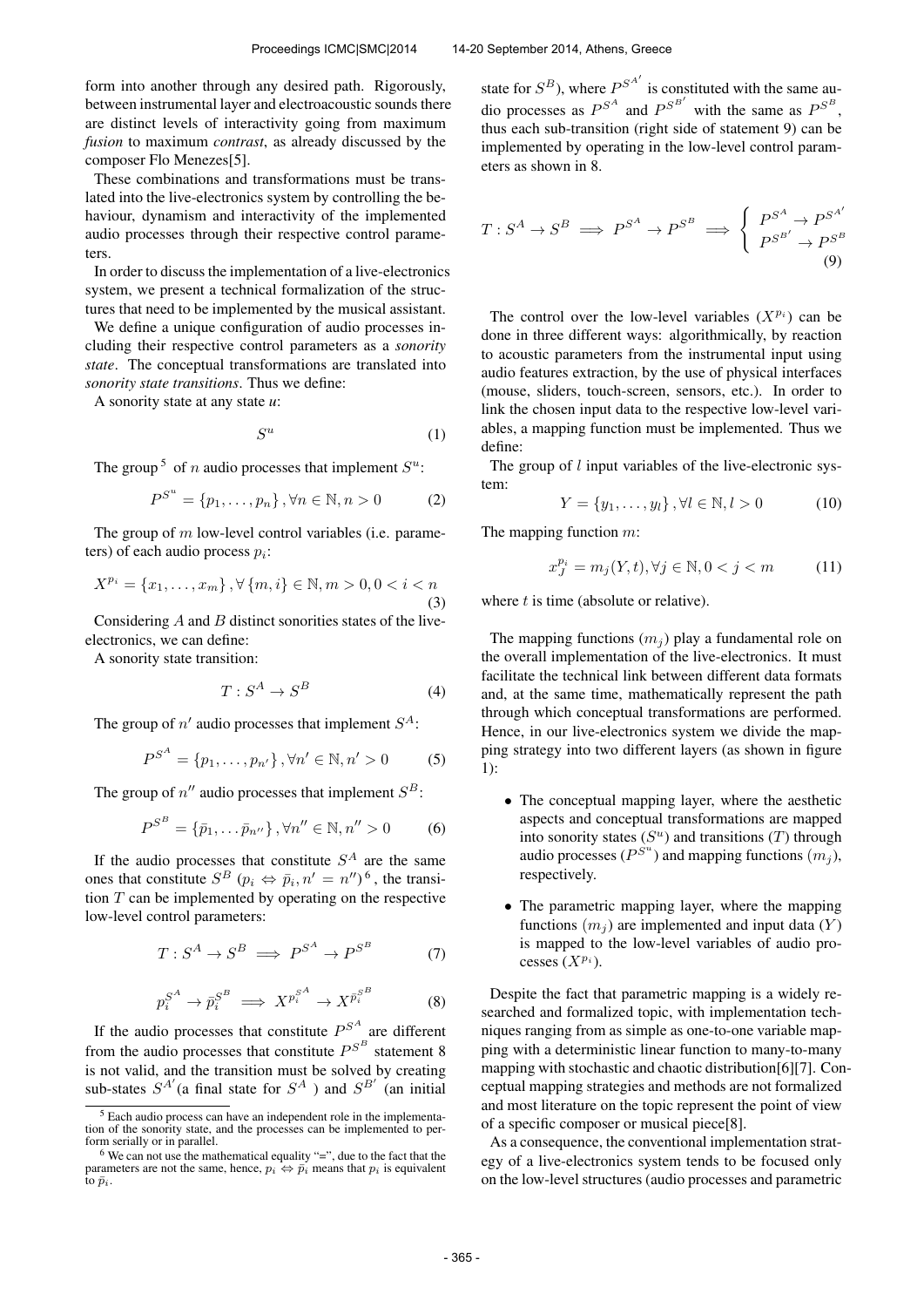mapping functions); there is no direct algorithm modelling the dynamics of the conceptual transition. Additionally, each of the transitions needs to be implemented individually by a unique set of functions and variable values. Subsequently, the implementation of the audio processes and parametric mapping functions tends to be very codependent and the overall system turns out hermetically confined to the respective musical work.

#### 2.2 Particle systems

Particle systems are widely used in several research areas for modelling and simulating complex events such as physical, natural, chemical phenomena, etc. Essentially a particle system is a useful modelling technique for describing systems that present highly dynamic and stochastic behaviours. In computer music, particle systems have been largely used for data sonification, physically based synthesis techniques, algorithmic composition and audio effects [9, 10, 11, 12].

A particle system is composed by a group of one or more particles that are confined within a definite environment. The dynamics of each particle is governed both by the rules and constraints of the environment and by the interaction with other particles. Each particle contains a set of attributes that controls how they react to the environment rules. Different sets of attributes will originate different types of particles. Attributes can be assigned stochastically and the particle system can have, at the same time, different types of particles as well as distinct individuals among the same particle group.

The system is regulated by a *particle system manager* structure. This structure is responsible for controlling the iterations, adding particles, removing *dead* particles and calling the functions that are common to all particles such as the set-up function where the initial values are assigned and the update function where attributes are updated at each iteration.

In the following section, we present an implementation strategy that uses particle systems for modelling the conceptual transitions and uses the model as the foundation for deriving mapping strategies and relationships between the low-level structures.

# 3. METHOD

Our method is based on the concept that the live-electronics can be modelled by a particle system where each audio process  $(p_i)$  is represented by a type of particle. Sonority states  $(S^u)$  are represented by a specific configuration of particles in the system and state transitions  $(T)$  are achieved by controlling the dynamics of each particle on the system.

In order to implement the model, we create distinct types of particles, one for each audio process that needs to be represented. Each particle type is characterized by a set of specific and standard attributes. Specific attributes correspond to the low-level control variables of the respective audio process. Standard attributes describe the particles status and motion relative to the environments multidimensional coordinate system.

The basic standard attributes of a particle must be predetermined so that each particle can perform the dynamic behaviour required by the model. Usually this attributes are composed by: position, age, Time-To-Live (TTL) and status (dead/alive). The position is a vector with the same dimension as the coordinate system. When a particle is injected on the system it receives the *alive* tag and it starts with  $age = 0$ . At each iteration of the system the age is incremented and when it reaches a value bigger than *TTL*, the status is switched to *dead* and the particle is removed from the system.

Based on this "audio process  $\leftrightarrow$  particle" concept, we can adapt the formalization presented in section 2.1:

We define:

A particle that represents an audio process  $p_i$ :

$$
\alpha^{p_i} \tag{12}
$$

The group of r standard attributes of particle  $\alpha^{p_i}$ :

$$
A^{\alpha^{p_i}} = \{a_1 \dots a_r\}, \forall r \in \mathbb{N}, r > 0 \tag{13}
$$

The group of  $q$  global attributes of the particle system (interactivity input variables, global constants, etc.) and the input variables  $Y$ .

$$
G = \{g_1 \dots g_q, Y\}, \forall q \in \mathbb{N}, q > 0 \tag{14}
$$

In order to implement a sonority state transition  $(T)$  by controlling the dynamics of the particles  $\alpha^{p_i}$ , we need to implement a set of mapping functions that links the lowlevel attributes of an audio process to the standard attributes of the respective particle. Furthermore, we need to implement a set of functions that control the dynamics of the particle by operating exclusively on the standard attributes. Thus we define:

The function that maps a low-level variable to the standard attributes:

$$
x_k^{p_i} = f_k\left(A^{\alpha^{p_i}}\right), \forall k \in \mathbb{N}, 0 < k \le m \tag{15}
$$

The function that controls the dynamics of the particle:

$$
a_s^{p_i} = h_s(G, t), \forall s \in \mathbb{N}, 0 < s \le r \tag{16}
$$

where  $t$  is time (absolute or relative).

Considering the case where  $p_i \Leftrightarrow \bar{p}_i$  and  $n' = n''$  (same as statement 7). We can state that:

$$
T: S^A \to S^B \implies P^{S^A} \to P^{S^B} \tag{17}
$$

$$
P_i^{S^A} \to P_i^{S^B} \implies \alpha^{P_i^{S^A}} \to \alpha^{P_i^{S^B}} \tag{18}
$$

The addition of a new set of functions  $(h_s)$  to control the sonority state transitions serves two purposes. The first, is that by operating in  $h_s$ , we only deal with the same standard attributes, regardless of the audio process that will be affected. Also, the standard variables are a lot more intuitive to work with; changing position in space with a sophisticated gesture is a lot more "palpable" than controlling an abstract mathematical low-level variable. The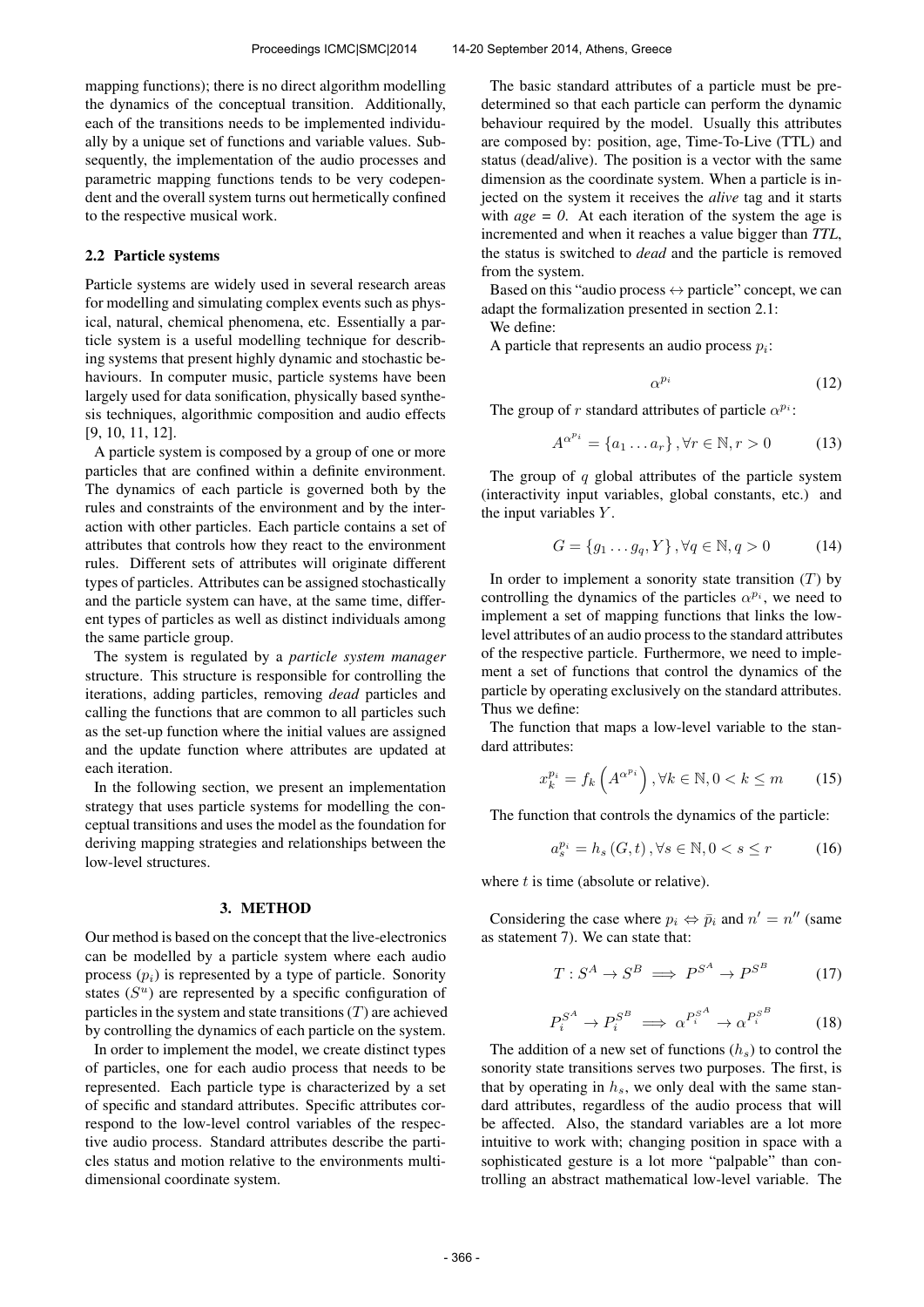second, is that the functions  $h_s$  can be used to model the conceptual transformations, thus offering a way for actually implementing the conceptual mapping layer.

In any case, the musical assistant always has the possibility of operating directly on  $f_k$ . This offers an increased flexibility to the implementation of the live-electronics system. Transitions that are very simple and obvious can be omitted from the particle system and implemented directly on the low-level variables, saving development time.

## 3.1 System implementation

In order to implement our method, we divide our liveelectronics system into two distinct parts; the particle system and the audio processes system. This separation is justified by the fact that each system requires a different set of programming tools.

Regarding the particle system, the implementation of several types of particles that share a common base can be facilitated by the use of an object-oriented programming paradigm [13]. For that reason we opt to develop the particle system in the C++ language. Also, C++ offers the possibility of integrating several libraries for modelling and simulating complex dynamic systems such as Open Dynamics Engine<sup>7</sup> and Bullet Physics Library<sup>8</sup>.

Regarding the audio processes system, the technical development of the "audio process  $\leftrightarrow$  particle" concept implies that each audio process must be implemented as module, and the system architecture must allow for the dynamic management of any number of instances (i.e. voices) of each module. Our solution for this problem relies on the use of the Max programming environment for the implementation of the audio processes modules [14]. Each audio process is encapsulated using the poly<sup>∼</sup> object, which provides automatic voice allocation, voice management and individual or general voice access.

The integration of both systems can be achieved in two distinct ways: The particle system is implemented as a stand alone C++ application and the transfer of data between both systems is done using the OSC communication protocol[15]; the particle system is implemented in C++ and compiled as a Max object, hence the transfer of data occurs internally in the Max application.

## 3.2 System features

### *3.2.1 Modelling vs Mapping*

We define our strategy as modelling instead of mapping due to the fact that a mapping strategy presupposes that all variables are defined. As opposed to our modelling strategy, where we do not need to know or define all elements beforehand. In our context, a mapping strategy assumes that the audio processes, low-level variables and input variables must be defined so that we can make logical links between them. In our modelling strategy we may not know the audio processes or the interaction input variables, but we can still design a particle system for modelling the conceptual transformations and musical gestures, and from that model we can derive conclusions on what kind of audio processes and interactivity would better suit our needs.

#### *3.2.2 Micro-modulations, stochastic transitions*

The overall behaviour of a particle system is controlled by the particle dynamics and also by adding and removing particles. Adding particles of the same type with a stochastic control over their attributes generates a cloud of particles that "floats" around a focus point. This means that several instances (as many as the computer can handle) of the same audio process hovering around definite parameter values can be generated. Thus creating a very dynamic and organic sense of micro-modulations on the timbre and sonority.

With this same principle, it is also possible to create stochastic transitions between sonority states, by controlling the injection of particles in the system with a probability distribution that changes over time. Favouring one type of particle in the beginning and migrating to a second type of particle towards the end of the transition.

## *3.2.3 Spatialization*

The model of a sonority state creates a direct relation between audio processes and the coordinate system. We can take advantage of this relation and use it for audio spatialization, therefore linking the dynamic behaviour of the particles to spatialization coordinates.

# *3.2.4 Re-usability*

Implementing the particle system and the audio processes as audio modules allows the development of different music projects using the same framework. Reusing the particle system structure for different works allows for the musical assistant to dedicate more time in formulating the musical gestures rather than spending time with technical related programming issues.

## 4. EVALUATION

## 4.1 *O Farfalhar das Folhas*

In order to discuss the relationship between musical ideas and their technical realization in view of musical informatics in the composition of *O Farfalhar das Folhas*<sup>9</sup> by Flo Menezes, an electroacoustic piece for ensemble (one flutist (flute in C, in G and piccolo), one clarinetist (clarinet in B flat, in E flat and bass clarinet in B flat), violin, violoncello, piano) and electronics, it is advisable to understand the original conception of this work.

Composed in 2010, this piece consisted on a homage to the memory of the brother of the composer, the poet Philadelpho Menezes. One of his most inventive poems is inserted in the border of a catalogue of poems, and, being read in the counter-sense of reading, reveals itself as something uncertainly inserted amid the leaves, as a kind of imponderable intromission inside the printed catalogue. By

 $7$  www.ode.org

<sup>8</sup> www.bulletphysics.com

<sup>9</sup> *O Farfalhar das Folhas* was commissioned by MISO Music Portugal and was first performed on July 3, 2010, in Lisbon, by the Sond' Ar-Te Electric Ensemble conducted by Jean-Sébastien Béreau, with Flo Menezes, Paula Azguime and André Perrotta controlling the liveelectronics.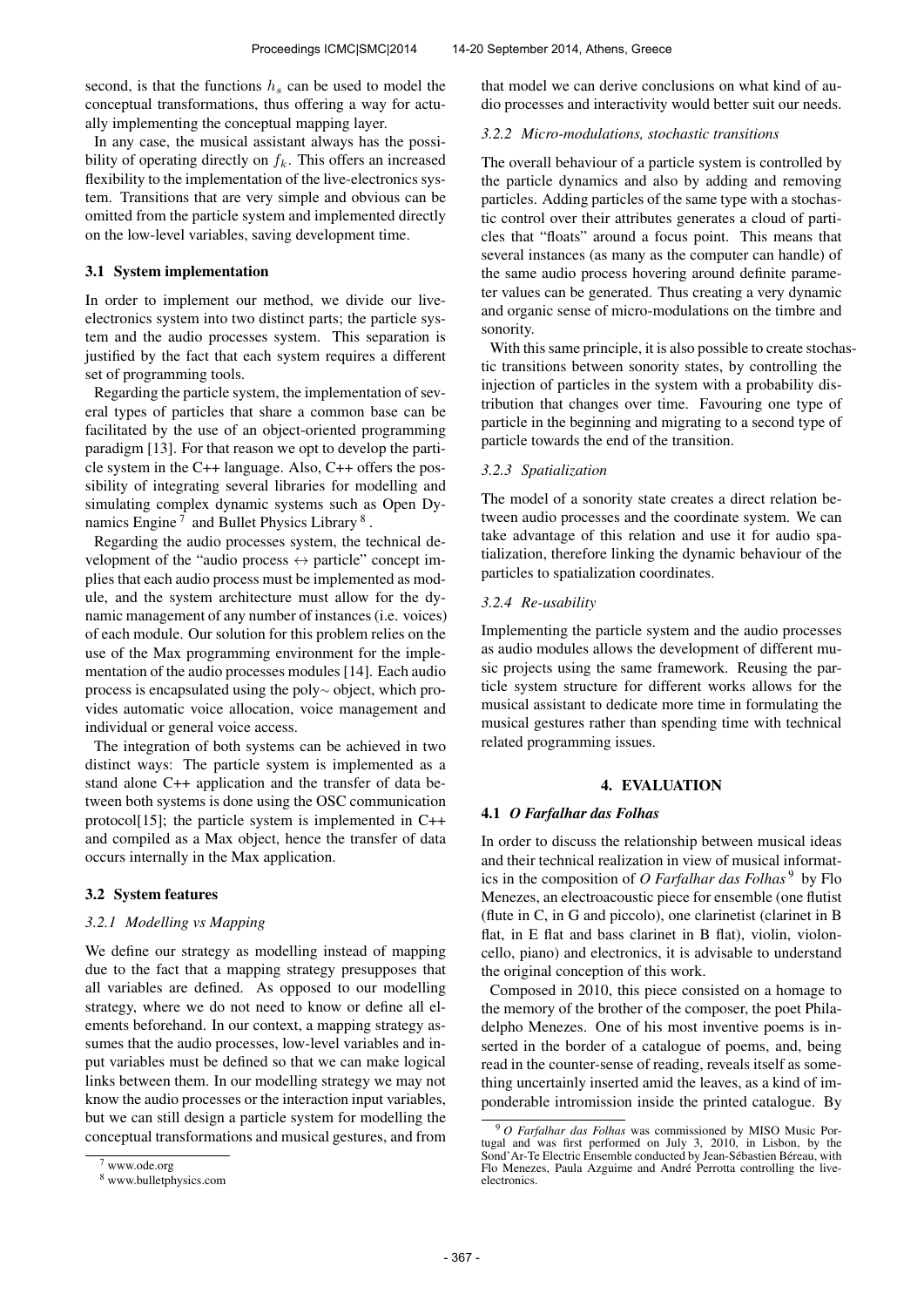manipulating this poem – classified by him as an *intersemiotic* one, crossing its visual, verbal and sonic aspects –, we realize the image of an insect that wings against a glass window. The sound of a /r/ emerges as an uncertain inserted phoneme in the middle of the word "insect" (*inseto* = *insect*; *inseRto* = *inserted*), while one discovers the poems verse: "An insert moves swiftly against the laws of writing".

The poet himself explains: "The reading of this poem must start from the last pages and end in the initial ones, and the pages must be rapidly manipulated with the fingertips, making up a kind of motion picture. Movement will then assign order to its Alexandrine verse. The produced sound of the rustling of leaves emerges primarily as a mere noise against the reading of the phrase but is actually transfigured into the despair of an insect facing the misleading transparency of a glass window, materialized here by the intersemiotic de-codification process" [16].

The composition by Flo Menezes does not set in music the poem, but is based on it as a kind of intersemiotic intersection. *O Farfalhar das Folhas* (*The Rustling of Leaves*), a *sine littera* work in which the poem, projected on a transparent leaf, cohabits the same space of the musicians without being literally "intoned" by the piece, deals therefore with three human conditions, continuously moving, even if not always in a linear way, towards the last one – the greatest of all human desires: *constraints*, the *libertarian* act, and finally the aimed *freedom*. All those human conditions of living are structurally exposed in the main profile of the piece, which is based on one of the harmonic techniques of the composer, namely on his *cyclic modules* [17] as shown in Figure 2.



Figure 2: Cyclic module of *Farfalhar das Folhas*.

For the world première of the work in Lisbon on July 3, 2010 and, three days later, in London, Flo Menezes wrote some indicative words concerning its poetics: "Amid of this aim of liberty, as utopian as necessary, the imponderable is unexpectedly inserted and struggles against the constraints given by the conditioning of our own writings. Quantum claustrophobia tends to limit gestures in spacetime (compressed intervals and rhythmic values, fragmentary interceptions). The libertarian act tends to expansion: an insect that, becoming free of the misleading transparency of that glass arresting it, rediscovers an infinite time and space. And finally one can enjoy the many resonances and correspondences flying freely in the air, no more as a liberated insect, but now as coloured butterflies tracing interesting trajectories in space.

But amid this process, that initial state was already reflected into the freedom itself, since the noise of that insect winging against the glass window is indeed very similar to that one of the wind freely rustling the leaves in a libertarian forest, in which every difference makes sense, for Ezra Pound said once in a very pertinent way: "The human beings differ from another as the leaves of trees ".

To these three human states – *restriction*, *liberation*, and *freedom* – the piece associates respectively micro-articulated textures, extended durations, and finally resonances with their loosing itineraries, to which correspond three spectral treatments in real time: distorted shuffling with ringmodulation; time-stretching; and synthesis in real time controlled by the musicians themselves.

## 4.2 About the live-electronics

The live-electronics for *O Farfalhar das Folhas*(*The Rustling of Leaves*) was developed with the main objective of solving the problem of creating a synthetic resonance that would follow the harmonic paths developed throughout the piece with an ever-changing superposition of harmonic pertinent frequencies. The resonance should also react to the musicians and highlight the most important notes as they were played on the instruments. Additionally the composer asked for specific audio processes (shuffling, ring modulation, time-stretching) that make punctual appearances at specific moments.

In order to match the challenge, the musical assistant utilized the method for modelling the transitions using particle systems.

The idea of an ever-changing superposition of frequencies can be thought of an analogy to a swarm of bees flying around a point of interest in an endless motion. From this analogy we created the relation that each bee in the swarm is a particle on the system and each particle represents an audio process implemented as a simple sinusoidal oscillator with frequency and amplitude as low-level variables. Therefore our swarm is in fact a representation for an additive synthesis and each particle holds the standard attribute set plus frequency and amplitude attributes.

The ever-changing timbre sensation effect was achieved by creating a relationship between the motion of the particles, the interaction with the musicians, the volume and spatialization of each of the oscillators. Our particle system is implemented in two dimensions, the particles perform a standard circular motion around the center of the system with a randomized radius limited so that they are usually far from the center. They also have random angular velocity and can move freely in the clockwise direction. The amplitude attribute of each particle is mapped to be inversely proportional to the radius of the circular movement. In the center of the system (radius  $= 0$ ) the am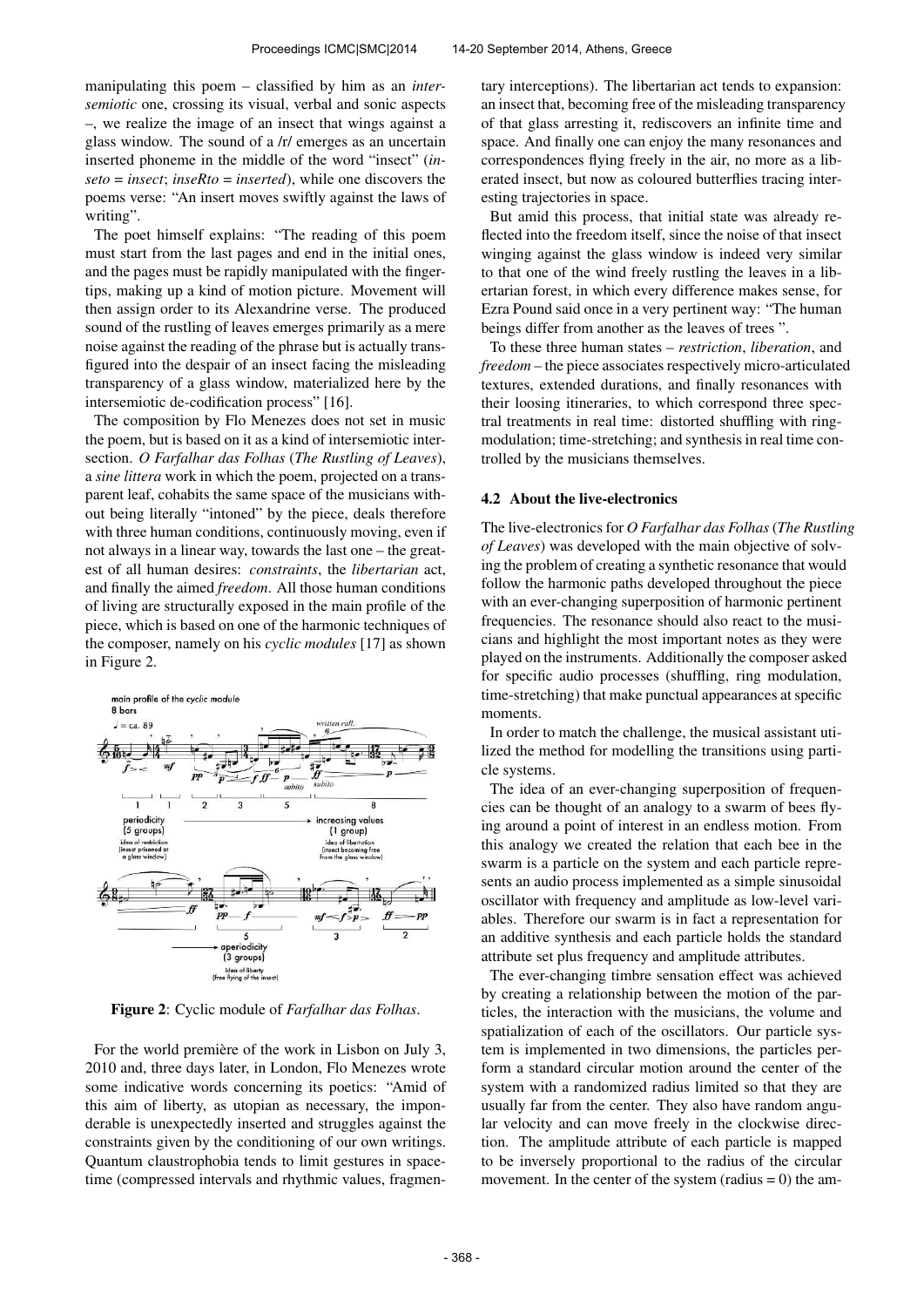plitude is maximum. Additionally the amplitude attribute of each particle is mapped to the geometric distance of the corners of the system, hence each particle is independently spatialized in the quadraphonic sound diffusion system.

Each particle (or bee) is assigned with a harmonic pertinent note, chosen by a probability distribution function. For each part of the piece the universe of possible notes would change accordingly. The particles keep their birth note until an interaction event happens. The interaction events were: the soloist instrument (different parts of the music had different soloists) plays a highlight-intended note (we detect the note by means of pitch tracking); the digital performer interacts manually on the system and inputs the highlight-intended note.

When an interaction event occurs, particles that hold the highlight-intended note start a different movement. The idea is to use this motion to highlight and detach the specific note from all others creating a sense of pitch resolution in the resonance. This is realized by forcing the particle to move towards the center of the system by operating on the radius attribute. When the particles reach the center, they stay there for a brief instance of time and then return to their usual peripheral movement. Due to the fact that the amplitude attribute reaches the maximum value in the center, during the period of time that the particle is moving to the center, staying there and moving back, their amplitude is a lot bigger than the amplitude of the peripheral particles, hence achieving the desired effect.

On the end of this detachment movement, when the particle reaches the usual peripheral trajectory, the frequency attribute of all other particles (that did not participate on the movement) is reset to a new value using the probability function. This redraw of the frequency values creates the sensation of an ever-changing harmony that in fact always hold the same interval relationships, as determined by the composer.

Figure 3 shows a complete detachment event.



Figure 3: Detachment event provoqued by an interaction event applied on the system

### 5. CONCLUSION

Contemporary composers are always seeking for new paths for transgressing the boundaries of the current paradigms. In this continuous evolution, the bond between art and science becomes increasingly prominent. The musical assistant must find new tools and strategies to fulfill the ever growing variety of aesthetics and concepts explored by the artists.

The method presented in this paper proposes a new point of view to the work of the musical assistant: it addresses not only pragmatic problems such as re-usability and modularity of implemented software, but also addresses the fundamental problem of translating art into math.

The method has already been used in several compositions for different composers (*O Farfalhar das Folhas* by Flo Menezes, *A Laugh to Cry* by Miguel Azguime<sup>10</sup>, *Changeless I and II* by Paulo Ferreira Lopes<sup>11</sup>).

The implementation of the method implies that the musical assistant have advanced programming knowledge and mathematical skills, therefore, the development of a user friendly framework for implementing this method integrated in the most commonly used computer music programming platforms (Max, Pd, Supercollider) would be a very important task for the evolution of this method. Additionally, the elaboration of a library of algorithms and respective musical gestures would create an easier introduction and a starting point for using particle systems in the development of live-electronics systems.

#### Acknowledgments

This work has been supported by "Fundação para a Ciência e Tecnologia" (Portuguese National funds) in the scope of the project ref. PTDC/EIA- CCO/111050/2009.

#### 6. REFERENCES

- [1] L. Zattra, U. Padova, B. Culturali, and L. S. Ircam-cnrs upmc, "Les origines du nom de rim ( realisateur en informatique musicale )," 1977.
- [2] L. Zattra, "The identity of the work : agents and processes of electroacoustic music," vol. 80, 2006.
- [3] P. Manoury, "Les partitions virtuelles, in: P. manoury, la note et le son," pp. 59–86, 1998.
- [4] M. Frengel, "A multidimensional approach to relationships between live and non-live sound sources in mixed works," *Organised Sound*, vol. 15, no. 2, pp. 96–106, jul 2010. [Online]. Available: [http://www.](http://www.journals.cambridge.org/abstract_S1355771810000087) [journals.cambridge.org/abstract](http://www.journals.cambridge.org/abstract_S1355771810000087)\_S1355771810000087
- [5] F. Menezes, "For a morphology of interaction," *Organised Sound*, vol. 7, no. 3, pp. 305–311, 2002.
- [6] A. Hunt, "Mapping Strategies for Musical Performance," pp. 231-258, 2000.
- [7] D. V. Nort, M. Wanderley, and P. Depalle, "Mapping Control Structures for Sound Synthesis : Functional and Topological Perspectives," pp. 1–26.
- [8] M. Solomos, "The unity of xenakis's instrumental and electroacoustic music: The case for" brownian movements"," *Perspectives of New Music*, pp. 244–254, 2001.

 $\overline{10}$  www.azguime.net/

<sup>11</sup> www.ima.zkm.de/ pfl/pfl.html